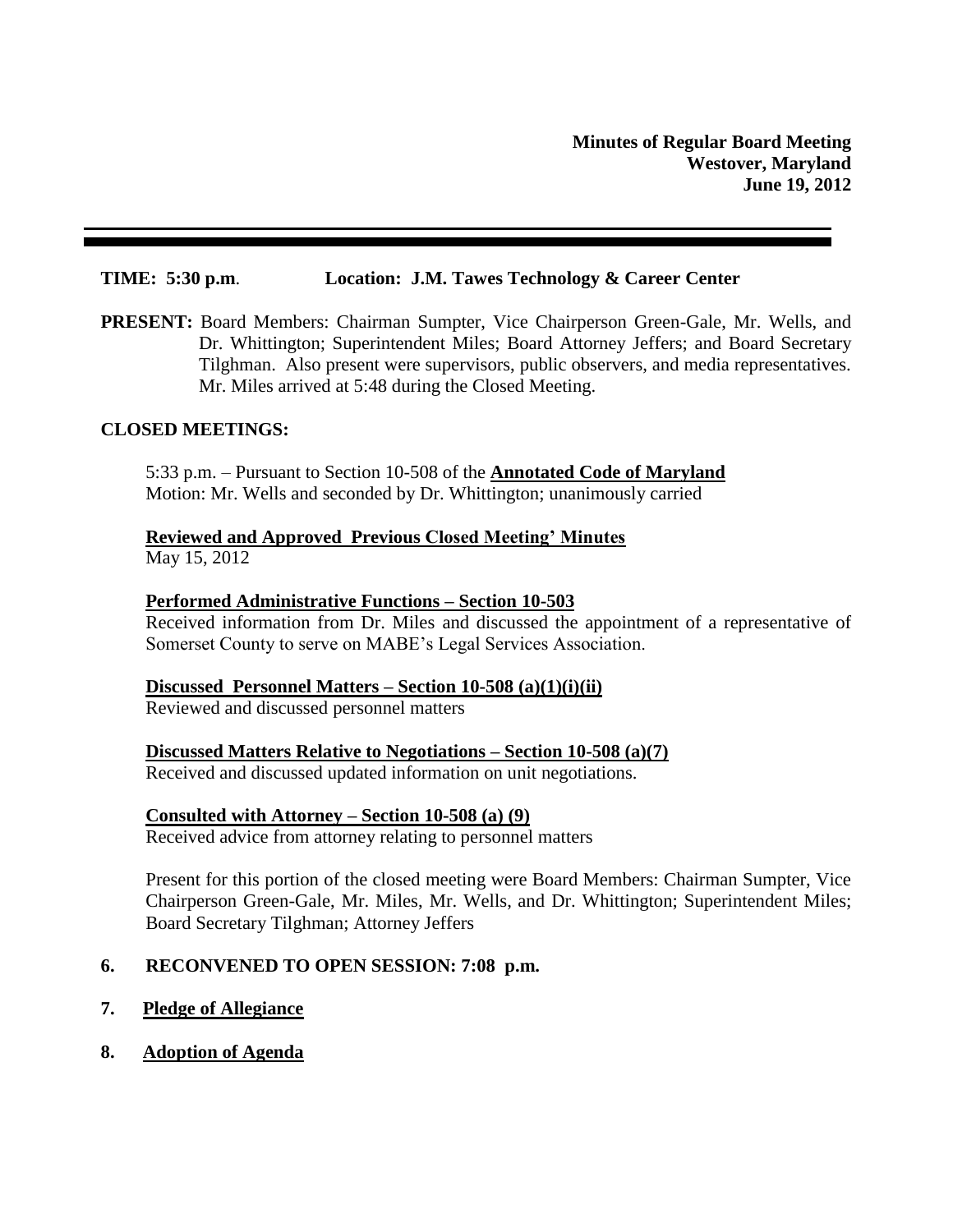Motion – Mr. Miles and seconded Mr. Wells; unanimously carried to approve amended agenda

- Item  $13$  E1 Pole Building Construction
- Item 13 E2 Transportation, Facilities and Food Services move to Marion Sarah Peyton

# **9. Approval of Minutes:**

May 15, 2012 – Regular Meeting Motion - Mr. Miles and seconded by Mr. Wells; unanimously carried.

# **10. Announcement of Closed Meeting**

Chairman Sumpter announced that the Somerset County Board of Education met in Closed Session on June 19, 2012 pursuant to Section 10-508 of the *Maryland Annotated Code* for the reasons listed below:

- $\triangleright$  Approve minutes of May 15, 2012
- $\triangleright$  To discuss personnel matters Section 10-508(a)(1)(i)(ii)
- $\triangleright$  To perform administrative functions Section 10-503
- $\triangleright$  To discuss matters relative to negotiations Section 10-508(a)(9)
- $\triangleright$  To consult with legal counsel to obtain legal advice Section 10-508(a)(7)

#### **10. Student Board Members' Activities Report**

The Student Board members were presented with a certificate and gift for serving on the Board. Washington Academy and High School representative was not in attendance.

#### **11. Public Participation**

Heard Public Comments from:

- $\bullet$ Pat Carson, former teacher, addressed the Board by reading the goals, visions, norms, and mission statement. She stated that the Board members did not attend Crisfield High School's activities or functions. She expressed that the Board did not show any support. Her comment to the Board members were to step down if they could not make conscientious decisions.
- Billy Jo Chandler, parent, addressed the Board with concerns about ROTC cuts and stated that parents are not being informed. She expressed her disapproval of the budget and stated that support staff is needed. Ms. Chandler stated that SCPS could cut back on electric to pay for the cost of putting the Army ROTC program back at Crisfield Academy & High School.
- Laurie Mansfield, a parent, expressed concern that parents were not informed when the uniform policy was expanded to the high schools. She expressed that uniforms will not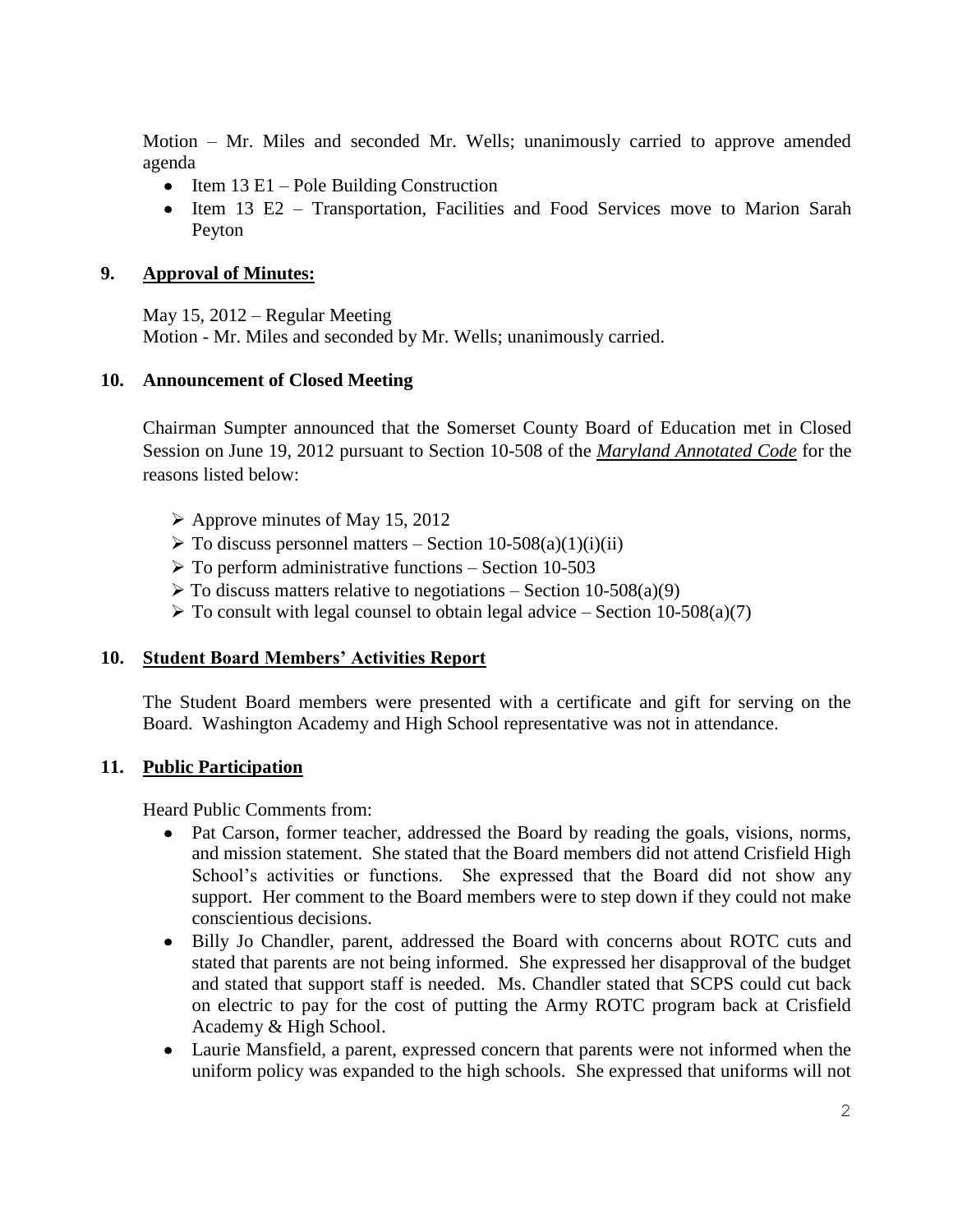stop bullying and will be very costly. Ms. Mansfield asked the Board to reconsider the expansion of the uniform policy.

- Madison Schenck commented that bullying would be taken to another level and that children will go above and beyond to stand out.
- Dan Kuebler addressed the Board requesting that Vice Chairperson Green-Gale change the agenda. He stated that student achievement and discipline should be on the agenda. Mr. Kuebler requested a meet and greet with all the new hires and stated that he was tired of bus routes, policies, and human relations being discussed at all the Board meetings. He expressed that the Army ROTC had sentimental value in the Crisfield community.
- Laurie Troop Curtis commented that decisions were being made without parental involvement. She stated that parents are not being informed and that she could not support the decisions the Board members have been making. Ms. Troop-Curtis stated that lack of communication was the reason for the rumor mill.
- Bill Butthull commented that several Board members seemed unconcerned with what the community was saying.
- Gina Gammino addressed the Board on the uniform policy stating that it would take away from student's expression. She stated that the administration should enforce the policy already put into place.

# **12. OLD BUSINESS**

# **Facilities and Transportation**

#### **Announcement of Approval MSP/Promise Academy Bathroom Renovation**

Motion – Mr. Miles and seconded by Mr. Wells; unanimously carried

#### **Human Resources**

#### **Job Description**

Motion – Mr. Wells and seconded by Mr. Miles; unanimously carried to approve the revised HVAC Instructor's job description.

#### **13. NEW BUSINESS**

#### **A. FINANCE REPORTS**

Ms. Rounds presented the monthly Finance and Food Service reports to the Board.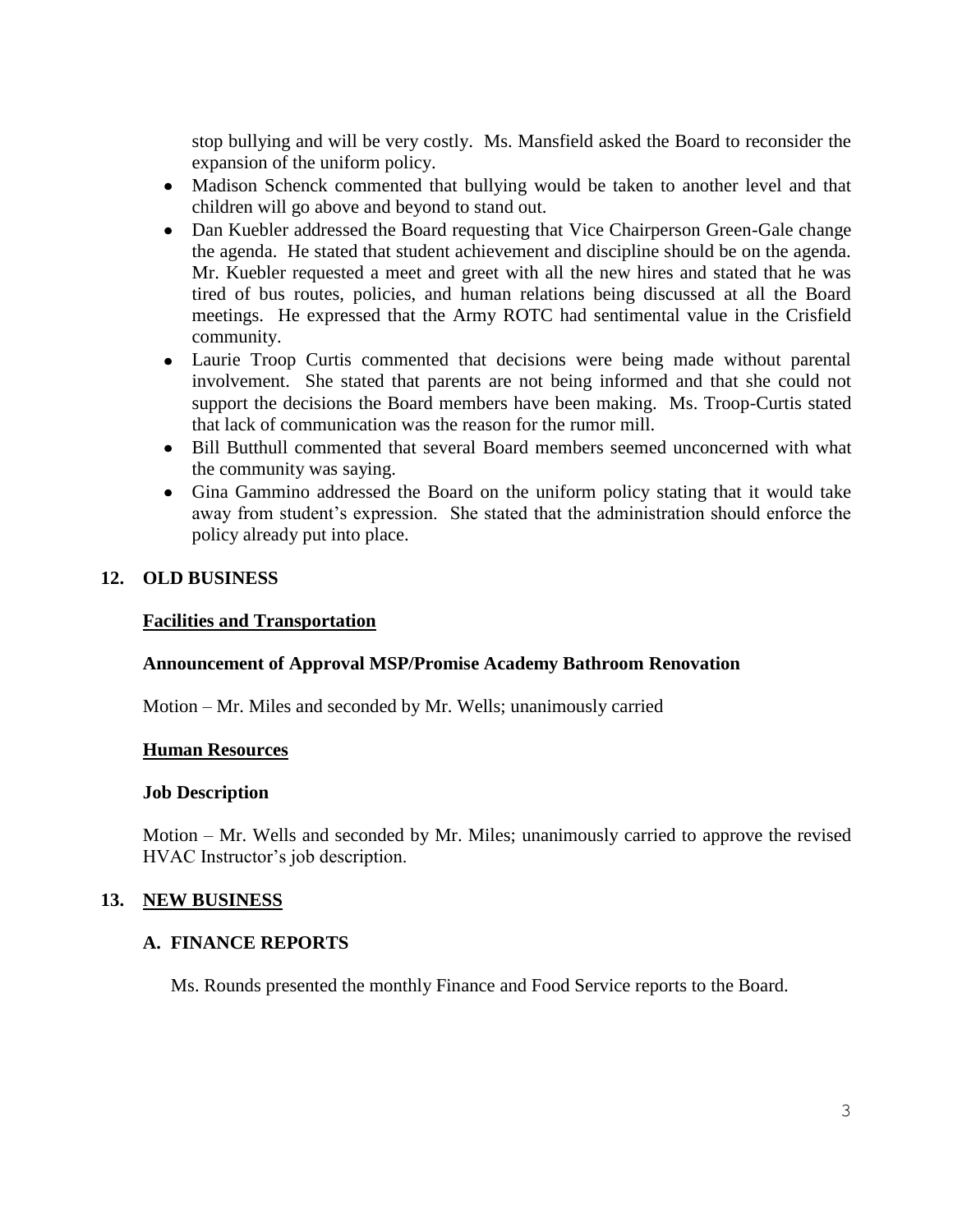# **B. SCPS 2012-2013 PROPOSED BUDGET**

Dr. Miles presented the 2012-2013 Budget with a breakdown of restricted and unrestricted funding. The presentation included a breakdown of the areas where the budget was cut along with funding losses from grants and a decrease in staff positions. She stated that most of the budget goes to salary and wages as with every budget. Ms. Billy Jo Chandler suggested that the Board go to the commissioner's and ask for funding to cover the ROTC programs.

Dr. Miles went on to explain that the Master Plan drives student achievement and that student discipline and student data will be sent out and new elementary/secondary education act is being planned for the near future.

The Superintendent presented projects included in the RTTT grants and stated that Leadership Academies are being held and will focus on Leadership, Accountability and Support.

A breakdown of appropriated funding for 2013 was presented with a comparison of the 2012 budget. More spending is being made in the Special Education department with the implementation of the High Roads Academy. The Superintendent explained the Efinance system and the protocol that will be followed. Individuals will be able to check the budget accounts before spending to ensure that overspending will not occur. She explained that health insurance premiums continue to rise and the Board was trying to make the budget more transparent. Dan Kuebler questioned the increase of staffing at the Central Office Level and explained that dialogue is needed with the community and that the community should be kept informed. Mr. Wells also questioned the increase in school management and the decrease in support. Mr. Wells agreed with the community in that \$350,000 renovation project to replace Washington Academy & High School bleachers was not needed and asked that the commissioners reallocate that funding to the school budget.

#### **C. Policies**

#### **Policy #200-18, Student Transportation**

Motion – Mr. Miles and seconded by Dr. Whittington to table Policy #200-18; the motion was carried unanimously.

#### **Policy #300-11, Vendor Relations**

Revised Policy #300-11 was presented to the Board for their review and study. The Board will vote at the next open regular session.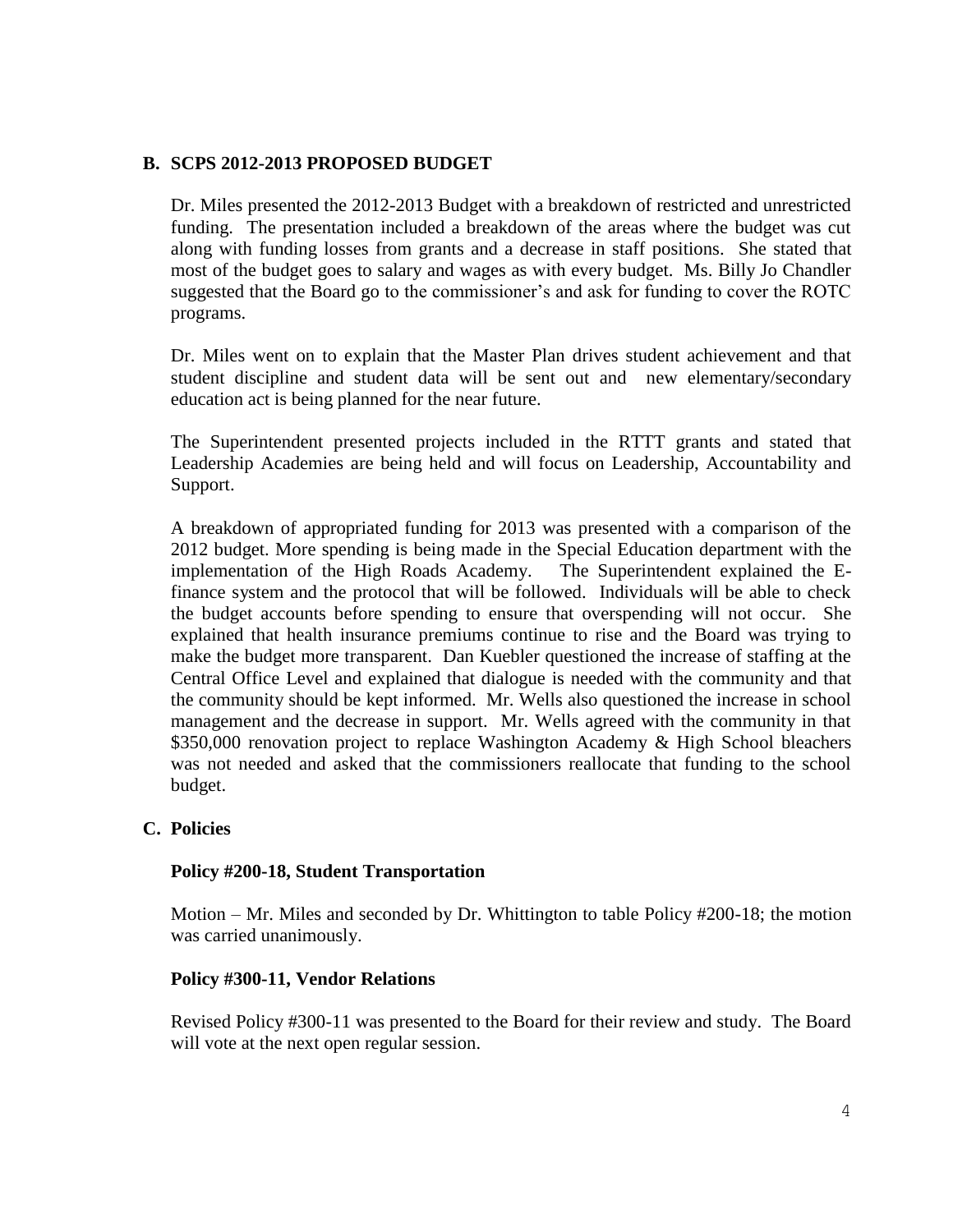### **Policy #500-27, Home Instruction**

Mr. Turner presented the revised Home Instruction Policy #500-27 for the Board's review and study.

# **Policy #600-42, Use of Video Cameras for Security**

Ms. Carter presented revised Policy #600-42 for the Board's review and study.

# **D. HUMAN RESOURCES – NEW HIRE, RETIREES, RESIGNATIONS**

#### **Personnel Matters**

The Human Resources Report and bus contracts were approved with a 3:1 vote; Mr. Miles, Mr. Wells, and Vice Chairman Green-Gale voted for and Dr. Whittington was opposed.

#### **Separation**

Steve Numbers and Jennifer Ward, Sarah Ward (RIF)

#### **New Hires for Summer School 2012**

Janet Keida, Darlene Garber, Phaedra Spencer, Georgia Justis, David Webster, Jennifer Brittain, Aimee Kaniper, Heather Travis

#### **Transfers**

Leo Lawson, Annett Waggonner, Julie Laird, Darlene Garber, Cynthia Anderson

#### **Bus Contracts**

Bernard Johnson – Bus Route #3 John Asanovich – Bus Route #58

#### **E. Facilities and Transportation**

#### **Pole Building Construction at the JM Tawes Campus**

Motion – Mr. Wells and seconded by Mr. Miles; unanimously approved.

#### **Marion Sarah Peyton Transportation, Facilities and Food Services**

Motion – Mr. Wells and seconded by Mr. Miles; unanimously approved to move the Transportation, Facilities and Food Service Departments to Marion Sarah Peyton